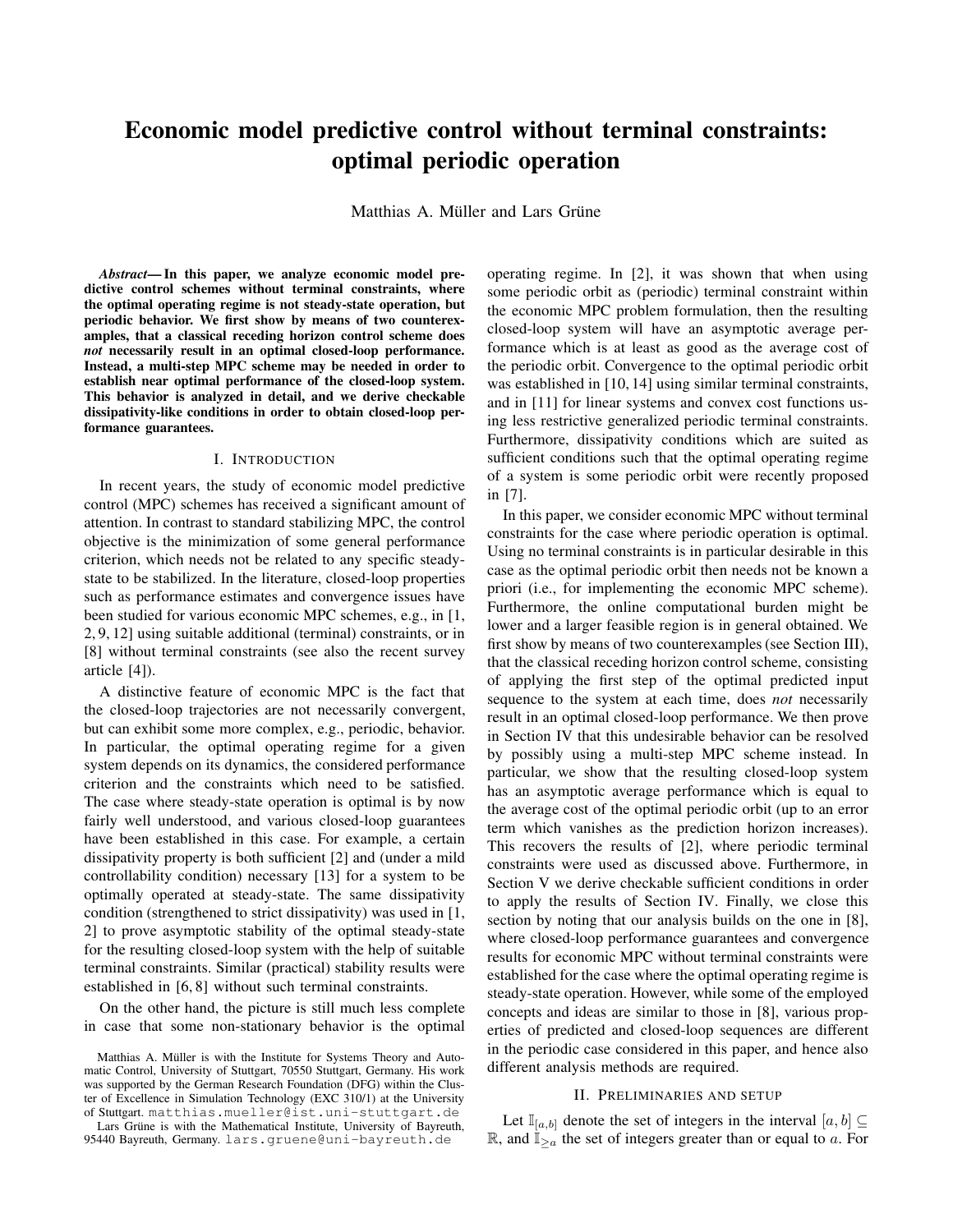$a \in \mathbb{R}$ , |a| is defined as the largest integer smaller than or equal to a. The distance of a point  $x \in \mathbb{R}^n$  to a set  $\mathcal{A} \subseteq \mathbb{R}^n$ is defined as  $|x|_{\mathcal{A}} := \inf_{a \in \mathcal{A}} |x - a|$ . For a set  $\mathcal{A} \subseteq \mathbb{R}^n$ and  $\varepsilon > 0$ , denote by  $B_{\varepsilon}(\mathcal{A}) := \{x \in \mathbb{R}^n : |x|_{\mathcal{A}} \leq \varepsilon\}$ . By L we denote the set of functions  $\varphi : \mathbb{R}_{\geq 0} \to \mathbb{R}_{\geq 0}$  which are continuous, nonincreasing and satisfy  $\lim_{k\to\infty} \varphi(k) =$ 0. Furthermore, by  $\overline{\mathcal{KL}}$  we denote the set of functions  $\gamma$ :  $\mathbb{R}_{\geq 0} \times \mathbb{R}_{\geq 0} \to \mathbb{R}_{\geq 0}$  such that for each  $\varphi \in \mathcal{L}$ , the function  $\overline{\gamma}(k) := \gamma(\varphi(k), k)$  satisfies  $\overline{\gamma} \in \mathcal{L}$ . Note that the definition of a  $\overline{\mathcal{KL}}$ -function requires weaker properties than those for classical  $KL$ -functions, i.e., each  $KL$ -function is also a  $KL$ function (but the converse does not hold).

We consider nonlinear discrete-time systems of the form

$$
x(k+1) = f(x(k), u(k)), \quad x(0) = x \tag{1}
$$

with  $k \in \mathbb{I}_{\geq 0}$  and  $f : \mathbb{R}^n \times \mathbb{R}^m \to \mathbb{R}^n$ . System (1) is subject to pointwise-in-time state and input constraints  $x(k) \in \mathbb{X} \subseteq$  $\mathbb{R}^n$  and  $u(k) \in \mathbb{U} \subseteq \mathbb{R}^m$  for all  $k \in \mathbb{I}_{\geq 0}$ . For a given control sequence  $u = (u(0), \ldots, u(K)) \in \mathbb{U}^{K+1}$  (or  $u =$  $(u(0),...) \in \mathbb{U}^{\infty}$ , denote by  $x_u(k,x)$  the corresponding solution of system (1) with initial condition  $x_u(0, x) = x$ . For a given  $x \in \mathbb{X}$ , the set of all feasible control sequences of length N is denoted by  $\mathbb{U}^N(x)$ , where a feasible control sequence is such that  $u(k) \in \mathbb{U}$  for all  $k \in \mathbb{I}_{[0,N-1]}$  and  $x_u(k, x) \in \mathbb{X}$  for all  $k \in \mathbb{I}_{[0,N]}$ . Similarly, the set of all feasible control sequences of infinite length is denoted by  $\mathbb{U}^{\infty}(x)$ . In the following, we assume for simplicity that  $\mathbb{U}^{\infty}(x) \neq \emptyset$  for all  $x \in \mathbb{X}$ .

Remark 1: For ease of presentation, we use decoupled state and input constraint sets  $X$  and  $U$  in the statement of our results. Nevertheless, all results in this paper are also valid for possibly coupled state and input constraints, i.e.,  $(x(k), u(k)) \in \mathbb{Z}$  for all  $k \in \mathbb{I}_{\geq 0}$  and some  $\mathbb{Z} \subseteq \mathbb{R}^n \times \mathbb{R}^m$ , which will also be used in the examples.

System (1) is equipped with a stage cost function  $\ell : \mathbb{X} \times$  $\mathbb{U} \to \mathbb{R}$ , which is assumed to be bounded from below on  $\mathbb{X} \times$ U, i.e.,  $\ell_{\min} := \inf_{x \in \mathbb{X}, u \in \mathbb{U}} \ell(x, u)$  is finite. Note that this is, e.g., the case if  $X \times U$  is compact and  $\ell$  is continuous. Without loss of generality, in the following we assume that  $\ell_{\min} \geq 0$ . We then define the following finite horizon averaged cost functional

$$
J_N(x, u) := \frac{1}{N} \sum_{k=0}^{N-1} \ell(x_u(k, x), u(k))
$$
 (2)

and the corresponding optimal value function

$$
V_N(x) := \inf_{u \in \mathbb{U}^N(x)} J_N(x, u).
$$
 (3)

In the following, we assume that for each  $x \in \mathbb{X}$ , a control sequence  $u_{N,x}^* \in \mathbb{U}^N(x)$  exists such that the infimum in (3) is attained, i.e.,  $u_{N,x}^*$  satisfies  $V_N(x) = J_N(x, u_{N,x}^*)$ . A standard MPC scheme without additional terminal cost and terminal constraints then consists of minimizing, at each time instant  $k \in \mathbb{I}_{\geq 0}$  with current system state  $x = x(k)$ ,

the cost functional<sup>1</sup> (2) with respect to  $u \in \mathbb{U}^N(x)$  and applying the first part of the resulting optimal input sequence  $u_{N,x}^*$  to the system. This means that the resulting receding horizon control input to system (1) is given by  $u_{MPC}(k) := u^*_{N,x_{u_{MPC}}(k,x)}(0)$ , where  $x_{u_{MPC}}(\cdot, x)$  denotes the corresponding closed-loop state sequence. The finite and infinite horizon averaged cost functionals along this closed-loop state sequence are denoted by  $J_N^{cl}(x, u_{MPC}) =$  $\frac{1}{N}\sum_{k=0}^{N-1} \ell(x_{u_{MPC}}(k, x), u_{MPC}(k))$  and  $J_{\infty}^{cl}(x, u_{MPC})$  :=  $\limsup_{N\to\infty} J_N^{cl}(x, u_{MPC})$ , respectively.

In [8], it was shown that if system (1) is optimally operated at some steady-state  $(x^*, u^*)$  with cost  $\ell_0 := \ell(x^*, u^*),$ then under suitable conditions the asymptotic average performance of the closed-loop system,  $J^{cl}_{\infty}$ , equals  $\ell_0$  (up to an error term which vanishes as  $N \to \infty$ ). In this paper, we consider the more general case where system (1) is optimally operated at some periodic orbit with period  $P \in \mathbb{I}_{\geq 1}$ . To this end, consider the following definitions.

Definition 2: A set of state/input pairs Π  $\{(x_0^p, u_0^p), \ldots, (x_{P-1}^p, u_{P-1}^p)\}\$  with  $\hat{P} \in \mathbb{T}_{\geq 1}$  is called a *feasible P-periodic orbit* of system (1), if  $x_k^p \in \mathbb{X}$ and  $u_k^p \in U$  for all  $k \in \mathbb{I}_{[0, P-1]}, x_{k+1}^p = f(x_k^p, u_k^p)$ for all  $k \in \mathbb{I}_{[0,P-2]}$ , and  $x_0^{p^{n-1}} = f(x_{P-1}^{p^{n-1}}, u_{P-1}^{p^{n}})$ . It is called a *minimal P*-periodic orbit if  $x_{k_1}^p \neq x_{k_2}^p$  for all  $k_1, k_2 \in \mathbb{I}_{[0, P-1]}$  with  $k_1 \neq k_2$ . In the following, denote by  $\Pi_{\mathbb{X}}$  the projection of  $\Pi$  on  $\mathbb{X}$ , i.e.,  $\Pi_{\mathbb{X}} := \{x_0^p, \ldots, x_{P-1}^p\}.$ 

Definition 3: System (1) is *optimally operated at a periodic orbit*  $\Pi$  if for each  $x \in \mathbb{X}$  and each  $u \in \mathbb{U}^{\infty}(x)$  the following inequality holds:

$$
\liminf_{T \to \infty} \frac{\sum_{k=0}^{T-1} \ell(x_u(k, x), u(k))}{T} \ge \frac{1}{P} \sum_{k=0}^{P-1} \ell(x_k^p, u_k^p)
$$

Definition 3 means that each feasible solution will result in an asymptotic average performance which is as good as or worse than the average performance of the periodic orbit Π. Furthermore, for  $P = 1$  the notion of optimal steady-state operation [2, 13] is recovered. Note that if system (1) is optimally operated at some periodic orbit  $\overline{\Pi} = \{(\overline{x}_0^p, \overline{u}_0^p), \dots, (\overline{x}_{P-1}^p, \overline{u}_{P-1}^p)\},\$  then  $\overline{\Pi}$  is necessarily an optimal periodic orbit for system (1), i.e. we have

$$
\sum_{k=0}^{P-1} \ell(\bar{x}_k^p, \bar{u}_k^p) = \inf_{P \in \mathbb{I}_{\ge 1}, \Pi \in S_{\Pi}^P} \sum_{k=0}^{P-1} \ell(x_k^p, u_k^p),\tag{4}
$$

where  $S_{\Pi}^{P}$  denotes the set of all feasible *P*-periodic orbits.

In case that a system is optimally operated at a periodic orbit Π, the closed-loop system resulting from application of the economic MPC scheme exhibits optimal performance if  $J^{\text{cl}}_{\infty}(x, u_{MPC}) = (1/P) \sum_{k=0}^{P-1} \ell(x_k^p, u_k^p)$ . As discussed in the Introduction, in [2] it was shown that this can be achieved in case that  $\Pi_{\mathbb{X}}$  is used as a periodic terminal constraint. When using no terminal constraints, this equality

 $1$ Most MPC schemes in the literature use a non-averaged cost functional, i.e., (2) without the factor  $1/N$ . However, since  $1/N$  is just a constant, this does not change the solution of the optimization problem. Here, we use an averaged cost functional for a more convenient statement of our results.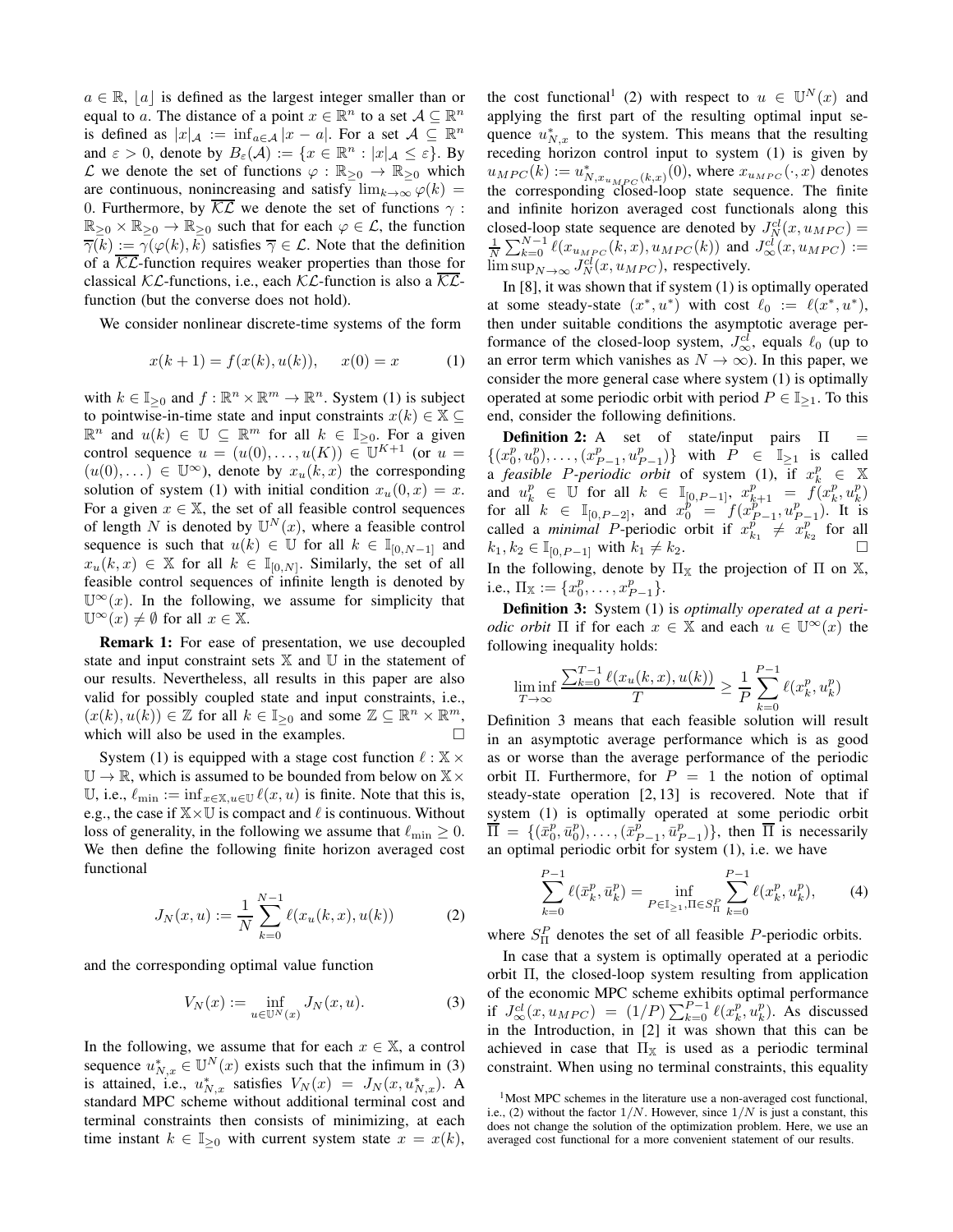is in general *not* achieved, as we show in the following by means of some counterexamples. Nevertheless, optimal performance can still be guaranteed also without terminal constraints in case a multi-step MPC scheme is used, as will be shown in Sections IV and V.

# III. MOTIVATING EXAMPLES

**Example 4:** Consider the one-dimensional system  $x(k +$ 1) =  $u(k)$  with state and input constraint set  $\mathbb{Z}$  =  ${(-1, -1), (-1, 0), (0, 1), (1, 0)}$  consisting of four elements only and cost  $\ell(x, u)$  defined as

$$
\ell(-1, -1) = 1, \quad \ell(-1, 0) = 1, \n\ell(0, 1) = 1 - 2\varepsilon, \quad \ell(1, 0) = 1 + \varepsilon
$$

for some constant  $\varepsilon > 0$ . The system is optimally operated at the two-periodic orbit given by  $\Pi = \{(0, 1), (1, 0)\}\$ , and with average cost  $\ell_0 := (1/2) \sum_{k=0}^1 \ell(x_k^p, u_k^p) = 1 - \varepsilon/2$ . For initial condition  $x_0 = -1$ , it follows that for any *even* prediction horizon  $N \in \mathbb{I}_{\geq 2}$ , the optimal open-loop input sequence  $u^*_{N,x_0}$  is such  $x_{u^*_{N,x_0}}(1,x_0) = 0$  and then  $x_{u^*_{N,x_0}}(\cdot, x_0)$  stays on  $\Pi_{\mathbb{X}}$ . This means that also the closed-loop system converges to the set  $\Pi_{\mathbb{X}}$  and  $J_{\infty}^{cl}(-1, u_{MPC}) = \ell_0$ . On the other hand, for any *odd* prediction horizon  $N \in \mathbb{I}_{\geq 2}$ , the optimal open-loop input sequence  $u_{N,x_0}^*$  is such  $x_{u_{N,x_0}^*}(1, x_0) = -1$ ,  $x_{u_{N,x_0}^*}(2, x_0) = 0$ , and then  $x_{u_{N,x_0}^*}(\cdot, x_0)$  stays on  $\Pi_{X}$ . But this means that the closed-loop system stays at  $x = -1$  for all times, i.e.,  $x_{u_{MPC}}(k, x_0) = -1$  for all  $k \in \mathbb{I}_{\geq 0}$ , and hence  $J_{\infty}^{cl}(-1, u_{MPC}) = 1 > 1 - \varepsilon/2 = \ell_0$ .

Example 5: In Example 4, the non-optimal behavior of the closed-loop system for all odd prediction horizons was due to the fact that the cost on the optimal periodic orbit was not constant. The following example shows that the same behavior can occur even if the cost along the optimal periodic orbit is constant. Namely, consider again the system  $x(k + 1) = u(k)$  with state and input constraint set  $\mathbb{Z} =$  $\{(-1,-1),(-1,0),(0,1),(1,0),(1,2),(2,1)\}\)$  consisting of six elements only and cost  $\ell(x, u)$  defined as

$$
\ell(-1, -1) = 1, \quad \ell(-1, 0) = 1, \quad \ell(0, 1) = 1 - \varepsilon,
$$
  

$$
\ell(1, 0) = 1 - \varepsilon \quad \ell(1, 2) = 1 - 5\varepsilon, \quad \ell(2, 1) = 10
$$

for some constant  $0 \lt \epsilon \lt 3$ . The system is again optimally operated at the two-periodic orbit given by  $\Pi = \{(0, 1), (1, 0)\}$  with average cost  $\ell_0 :=$  $(1/2)\sum_{k=0}^{1} \ell(x_k^p, u_k^p) = 1 - \varepsilon$ . Here, starting again at initial condition  $x_0 = -1$ , for any *even* prediction horizon  $N \in \mathbb{I}_{\geq 2}$  the optimal open-loop input sequence  $u_{N,x_0}^*$  is such  $x_{u_{N, x_0}^*}(1, x_0) = -1$ ,  $x_{u_{N, x_0}^*}(2, x_0) = 0$ , and then  $x_{u_{N,x_0}^*}(\cdot, x_0)$  stays on  $\Pi_{\mathbb{X}}$  until we have  $x_{u_{N,x_0}^*}(N, x_0) = 2$ . This means that the closed-loop system stays at  $x = -1$  for all times, i.e.,  $x_{u_{MPC}}(k, x_0) = -1$  for all  $k \in \mathbb{I}_{\geq 0}$ , and hence  $J_\infty^{cl}(-1, u_{MPC}) = 1 > 1 - \varepsilon = \ell_0$ . On the other hand, for any *odd* prediction horizon  $N \in \mathbb{I}_{\geq 2}$  similar considerations as above show that the closed-loop system converges to  $\Pi_{\mathbb{X}},$ and hence also  $J_{\infty}^{cl}(-1, u_{MPC}) = \ell_0$ .

The above examples show that the "phase" on the periodic orbit is decisive, i.e., what is the optimal time to converge to the periodic orbit as well as when to leave it again. This results in the fact that one cannot guarantee that for all sufficiently large prediction horizons  $N$ , the closed-loop asymptotic average performance satisfies  $J^{cl}_{\infty}(x, u_{MPC}) =$  $(1/P) \sum_{k=0}^{P-1} \ell(x_k^p, u_k^p)$  (plus some error term which vanishes as  $N \to \infty$ , as could be established in [8] for the case of optimal steady-state operation, i.e.,  $P = 1$ . On the other hand, one observes in the above examples that if the MPC scheme is modified in such a way that not only the first value of the optimal control sequence is applied to the system, but the first *two* values, then in both examples the closed-loop system converges to the optimal periodic orbit and hence  $J_\infty^{cl}(x, u_{MPC}) = (1/P) \sum_{k=0}^{P-1} \ell(x_k^p, u_k^p)$ , for all prediction horizons  $N \in \mathbb{I}_{\geq 2}$ . In the following, this will be examined more closely.

## IV. CLOSED-LOOP PERFORMANCE GUARANTEES

As mentioned above, in the following we consider a multistep MPC scheme where for some  $P \in \mathbb{I}_{\geq 1}$ , an optimal input sequence  $u_{N,x}^*$  is only calculated every  $\overline{P}$  time instants, and then the first  $P$  elements of this sequence are applied to system (1). This means that the control input to system (1) at time  $k$  is given by

$$
u_{\rm MPC}(k) = u_{N,x'}^{*}([k]),\tag{5}
$$

where  $x' = x_{u \text{MPC}}(P[k/P], x)$  and  $[k] := k \text{ mod } P$ .

Remark 6: The subsequent results are still correct if instead of the P-step MPC scheme as defined above, the following variant is used. Namely, an optimal input sequence is computed at each time and only the first element is applied to the system as in standard MPC, but the prediction horizon is periodically time-varying, i.e.,  $N$  in (2) is replaced by  $N - [k]$ . By the dynamic programming principle, the closedloop sequences resulting from application of these two schemes are the same. However, the second will in general exhibit better robustness properties in case of uncertainties and disturbances, since feedback is present at each time instant and not only every  $P$  time instants.  $\Box$ 

The first result in this section for the multi-step MPC scheme as defined above is a generalization of Proposition 4.1 in [8].

**Proposition 7:** Assume there exist  $\overline{N} > 0$  and  $\delta_1, \delta_2 \in \mathcal{L}$ such that for each  $x \in \mathbb{X}$  and each  $N \geq \overline{N}$  there exists a control sequence  $u_{N,x} \in \mathbb{U}^{N+P}(x)$  and time instants  $k_{N,x}^1, \ldots, k_{N,x}^P \in \mathbb{I}_{[0,\ldots,N+P-1]}$  satisfying the following conditions.

(i) The inequality  $J'_N(x) \le V_N(x) + \delta_1(N)/N$  holds for

$$
J'_{N}(x) := \frac{1}{N} \sum_{\substack{k=0 \ k \notin \{k_{N,x}^1, \dots, k_{N,x}^P\}}}^{N+P-1} \ell(x_{u_{N,x}}(k,x), u_{N,x}(k)).
$$

(ii) There exists  $\ell_0 \in \mathbb{R}$  such that for all  $x \in \mathbb{X}$  the following inequality is satisfied:

$$
\frac{1}{P} \sum_{k \in \{k_{N,x}^1, \ldots, k_{N,x}^P\}} \ell(x_{u_{N,x}}(k, x), u_{N,x}(k)) \le \ell_0 + \delta_2(N)
$$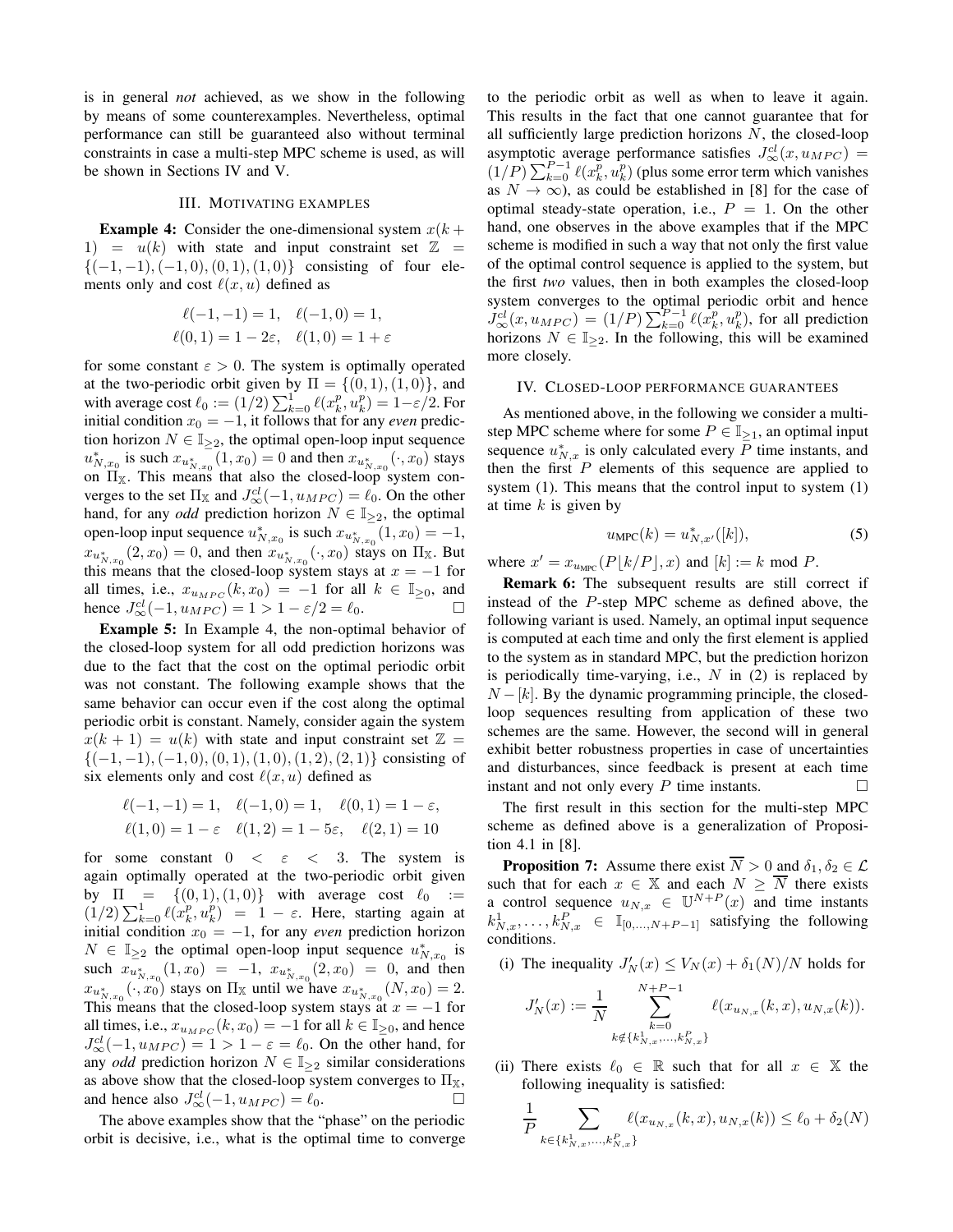Then the inequalities

$$
J_{KP}^{cl}(x, u_{MPC}) \leq \frac{N}{KP}V_N(x) - \frac{N}{KP}V_N(x_{u_{MPC}}(KP, x)) + \ell_0 + \delta_1(N - P)/P + \delta_2(N - P) \tag{6}
$$

and

$$
J^{cl}_{\infty}(x, u_{MPC}) \le \ell_0 + \delta_1(N - P)/P + \delta_2(N - P) \quad (7)
$$

hold for all  $x \in \mathbb{X}$ , all  $N \geq \overline{N} + P$  and all  $K \in \mathbb{I}_{\geq 0}$ .  $\Box$ 

**Proof:** Fix  $x \in \mathbb{X}$  and  $N \geq \overline{N} + P$ . Using the abbreviation  $x(k) = x_{u_{MPC}}(k, x)$ , from the dynamic programming principle and the definition of the multi-step MPC control input in (5), we obtain that for all  $i \in \mathbb{I}_{\geq 0}$ 

$$
\sum_{k=0}^{P-1} \ell(x(iP+k), u_{MPC}(iP+k))
$$
  
=  $N V_N(x(iP)) - (N - P)V_{N-P}(x((i+1)P)).$ 

Summing up for  $i = 0, \ldots, K - 1$  then yields

$$
J_{KP}^{cl}(x, u_{MPC}) = \frac{1}{KP} \sum_{i=0}^{K-1} \sum_{k=0}^{P-1} \ell(x(iP+k), u_{MPC}(iP+k))
$$
  
= 
$$
\frac{N}{KP} V_N(x(0)) - \frac{N-P}{KP} V_{N-P}(x(KP))
$$
  
+ 
$$
\frac{1}{KP} \sum_{i=1}^{K-1} (NV_N(x(iP)) - (N-P)V_{N-P}(x(iP))).
$$
 (8)

Now consider the summands in (8). Condition (i) of the proposition with  $N-P$  in place of N and  $x = x(iP)$  implies that  $(N - P)V_{N-P}(x(iP)) \ge (N - P)J'_{N-P}(x(iP))$  –  $\delta_1(N - P)$ . Furthermore, by optimality of  $V_N$  we get  $V_N(x(iP)) \leq J_N(x(iP), u_{N-P,x(iP)})$ . Combining the above and defining  $\mathcal{I} := \{k_{N-P,x(iP)}^1, \ldots, k_{N-P,x(iP)}^P\},\$ from condition (ii) of the proposition and the definitions of  $J_N$  and  $J'_N$  we obtain

$$
NV_N(x(iP)) - (N - P)V_{N-P}(x(iP))
$$
  
\n
$$
\leq NJ_N(x(iP), u_{N-P,x(iP)}) - (N - P)J'_{N-P}(x(iP))
$$
  
\n
$$
+ \delta_1(N - P)
$$
  
\n
$$
= \sum_{k \in \mathcal{I}} \ell(x_{u_{N-P,x(iP)}}(k, x(iP)), u_{N-P,x(iP)}(k))
$$
  
\n
$$
+ \delta_1(N - P)
$$
  
\n
$$
\leq P\ell_0 + P\delta_2(N - P) + \delta_1(N - P).
$$
 (9)

Recalling that  $x(0) = x$  and inserting (9) into (8) for  $i =$  $1, \ldots, K-1$  yields  $J_{KP}^{cl}(x, u_{MPC}) \leq N V_N(x)/(KP) (N-P)V_{N-P}(x(KP))/(KP)+(K-1)(\ell_0+\delta_2(N-P)+$  $(1/P)\delta_1(N - P)/K$ . Moreover, using (9) for  $i = K$  and dividing by KP yields  $-(N - P)V_{N-P}(x(KP))/(KP) \le$  $-V_N(x(KP))/(KP) + (\ell_0 + \delta_2(N-P) + (1/P)\delta_1(N-P))$  $P$ ))/K. Together with the above, this results in (6). Finally, (7) follows from (6) by letting  $K \to \infty$  due to the fact that  $V_N(x(KP)) \geq \ell_{\min}$ .

In the following, we construct control sequences  $u_{N,x}$ such that Proposition 7 can be applied with  $\ell_0$  =  $(1/P)\sum_{k=0}^{P-1} \ell(x_k^p, u_k^p)$  for some *P*-periodic orbit  $\Pi$ . Then, inequality (7) yields the desired property that the asymptotic average performance of the closed-loop system resulting from application of the P-step MPC scheme is less than or equal to the average performance of the periodic orbit Π (up to an error term which vanishes as  $N \to \infty$ ). As discussed above, this approximately recovers asymptotic average performance results obtained in MPC schemes with (periodic) terminal constraints [2].

**Theorem 8:** Assume that there exist constants  $\ell_0 \geq 0$ ,  $\overline{\delta} > 0$ , and  $P \in \mathbb{I}_{\geq 0}$  and a set  $\mathbb{Y} \subseteq \mathbb{X}$  such that the following properties hold.

- (a) There exists  $\gamma_\ell \in \mathcal{K}_{\infty}$  such that for all  $\delta \in$  $(0, \overline{\delta})$  and all  $x \in \mathcal{B}_{\delta}(\mathbb{Y}) \cap \mathbb{X}$  there exists a control sequence  $u_x \in \mathbb{U}^P(x)$  such that the inequality  $(1/P) \sum_{k=0}^{P-1} \ell(x_{u_x}(k, x), u_x(k)) \leq \ell_0 + \gamma_{\ell}(\delta)$  holds.
- (b) There exist  $N_0 \in \mathbb{I}_{\geq 0}$  and a function  $\gamma_V \in \overline{\mathcal{KL}}$  such that for all  $\delta \in (0, \bar{\delta}],$  all  $N \in \mathbb{I}_{\geq N_0}$ , all  $x \in \mathcal{B}_{\delta}(\mathbb{Y}) \cap \mathbb{X}$  and the control sequence  $u_x \in \mathbb{U}^{\tilde{P}}$  from (a) the inequality  $|V_N(x) - V_N(x_{u_x}(P, x))| \leq \gamma_V(\delta, N)/N$  holds.
- (c) There exist  $\sigma \in \mathcal{L}$  and  $N_1 \in \mathbb{I}_{\geq N_0}$  with  $N_0$  from (b) such that for all  $x \in \mathbb{X}$  and all  $\overline{N} \in \mathbb{I}_{\geq N_1}$ , each optimal trajectory  $x_{u_{N,x}^*}(\cdot, x)$  satisfies  $|x_{u_{N,x}^*}(k_x, x)|_{\mathbb{Y}} \le \sigma(N)$ for some  $k_x \in \mathbb{I}_{[0,N-N_0]}$ .
- Then the conditions of Proposition 7 are satisfied.  $\Box$ **Proof:** See appendix. □

Theorem 8 uses similar conditions as Theorem 4.2 in [8], which were shown to hold in case of optimal steady-state operation. However, there are some crucial differences. Namely, [8, Theorem 4.2] requires that  $|V_N(x)-V_N(y)| \leq \gamma_V(\delta)/N$ has to hold for all  $y \in \mathbb{Y}$  and all  $x \in \mathcal{B}_{\delta}(\mathbb{Y})$  with  $\gamma_V \in \mathcal{K}_{\infty}$ , which in particular implies that  $V_N(x) = V_N(y)$  for all  $x, y \in \mathbb{Y}$ , i.e., the optimal value function is constant on  $\mathbb{Y}$ . In case that  $\mathbb{Y} = \Pi_{\mathbb{X}}$  for some periodic orbit  $\Pi$ , this can in general *not* be satisfied, as is the case in our motivating examples in Section III. In Theorem 8, condition (b) instead only requires that  $|V_N(x) - V_N(x_{u_x}(P, x))| \le \gamma_V(\delta, N)/N$ holds for all  $x \in \mathcal{B}_{\delta}(\mathbb{Y}) \cap \mathbb{X}$ , where  $u_x$  is the control sequence from condition (a). Furthermore,  $\gamma_V$  may depend on N, and in particular for fixed  $N$ ,  $|V_N(x)-V_N(x_{u_x}(P,x))|$  needs not go to zero as  $\delta \to 0$ , but we only require that  $\gamma_V(\delta, N) \to 0$ if both  $N \to \infty$  and  $\delta \to 0$ . These relaxations are crucial such that Theorem 8 can be applied with  $\mathbb{Y} = \Pi_{\mathbb{X}}$  for some periodic orbit Π, as shown in the following.

# V. CHECKABLE SUFFICIENT CONDITIONS BASED ON DISSIPATIVITY AND CONTROLLABILITY

It is easy to verify that the two motivating examples satisfy the conditions of Theorem 8 with  $\mathbb{Y} = \Pi_{\mathbb{X}}$ , which explains the fact that a 2-step MPC scheme results in optimal closedloop performance, as observed in Section III. In general, however, the conditions of Theorem 8 might be difficult to check since they involve properties of optimal trajectories and the optimal value function. The goal of this section is to provide checkable sufficient conditions for conditions (a)–(c) of Theorem 8 for the case where  $\mathbb{Y} = \Pi_{\mathbb{X}}$  for some periodic orbit  $\Pi$  of system (1). First, we briefly discuss that condition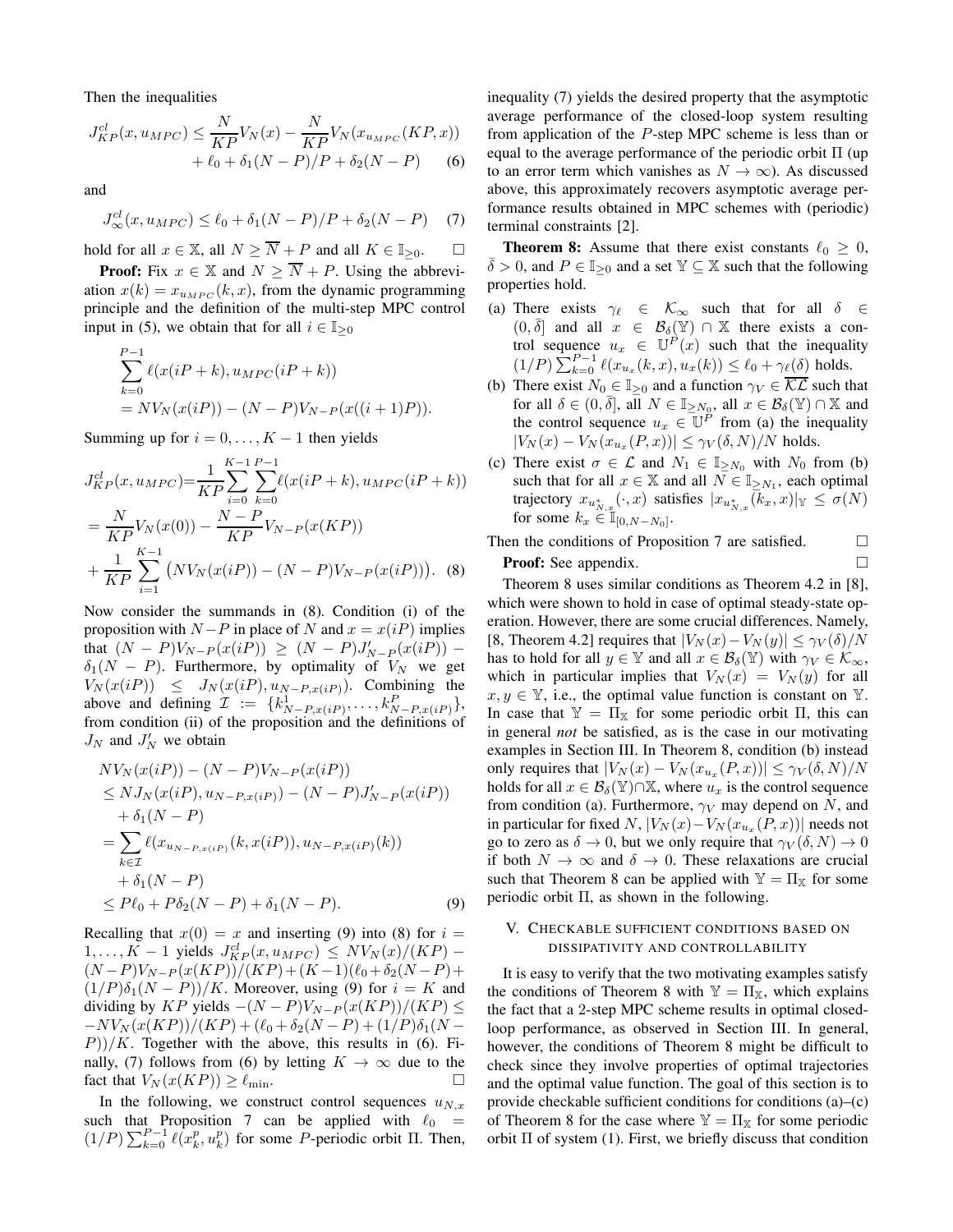(a) follows in a straightforward way from continuity of f and  $\ell$ . Then, we show that a certain dissipativity-like condition results in a turnpike behavior of the system with respect to the optimal periodic orbit, from which together with suitable controllability assumptions condition (c) follows (see Section V-A). Finally, we discuss in Section V-B how condition (b) can be established under the same dissipativity and controllability assumptions.

Definition 9: System (1) is P*-periodic strictly dissipative* with respect to a P-periodic orbit  $\Pi$  if there exist storage functions  $\lambda_0, \ldots, \lambda_{P-1} : \mathbb{X} \to \mathbb{R}_{\geq 0}$  and a function  $\alpha_\ell \in \mathcal{K}_\infty$ such that

$$
\lambda_{k+1}(f(x,u)) - \lambda_k(x) \le \ell(x,u) - \ell(x_k^p, u_k^p) -\alpha_\ell((x,u)|_{\Pi}) \tag{10}
$$

for all  $x \in \mathbb{X}$ , all  $u \in \mathbb{U}^1(x)$ , and all  $k \in \mathbb{I}_{[0, P-1]}$ , with  $\lambda_P \equiv \lambda_0$ .

Assumption 10 (Strict dissipativity): System (1) is Pperiodic strictly dissipative with respect to some P-periodic orbit Π, and the corresponding storage functions  $\lambda_k$ ,  $k \in$  $\mathbb{I}_{[0,P-1]}$ , are bounded on X.

As was discussed in [7], Assumption 10 is a sufficient condition for system (1) to be optimally operated at the periodic orbit Π.

Assumption 11 (Local controllability on  $B_{\kappa}(\Pi)$ ): There exists  $\kappa > 0$ ,  $M' \in \mathbb{I}_{\geq 0}$  and  $\rho \in \mathcal{K}_{\infty}$  such that for all  $z \in \Pi_{\mathbb{X}}$  and all  $x, y \in B_{\kappa}(z) \cap \mathbb{X}$  there exists a control sequence  $u \in \mathbb{U}^{M'}(x)$  such that  $x_u(M',x) = y$  and

$$
|(x_u(k, x), u(k))|_{\Pi} \le \rho(\max\{|x|_{\Pi_x}, |y|_{\Pi_x}\})
$$

holds for all  $k \in \mathbb{I}_{[0,M'-1]}$ .

Assumption 12 (Finite time controllability into  $B_{\kappa}(\Pi)$ ): For  $\kappa > 0$  from Assumption 11 there exists  $M'' \in \mathbb{I}_{\geq 0}$  such that for each  $x \in \mathbb{X}$  there exists  $k \in \mathbb{I}_{[0,M'']}$  and  $u \in \mathbb{U}^k(x)$ such that  $x_u(k, x) \in B_{\kappa}(\Pi)$ .

Before turning our attention to conditions (b) and (c) of Theorem 8, we briefly discuss how for the case that  $\mathbb{Y} = \Pi_{\mathbb{X}}$ for some P-periodic orbit  $\Pi \subseteq \text{int}(\mathbb{X} \times \mathbb{U})$ , condition (a) with  $\ell_0 = (1/P) \sum_{k=0}^{P-1} \ell(x_k^p, u_k^p)$  follows from continuity of f and  $\ell$ . In this case, for each  $x \in B_\delta(\mathbb{Y})$  for some  $\delta \in (0, \bar{\delta}],$  by definition of Y it holds that  $x \in B_{\delta}(x_j^p)$  for some  $j \in \mathbb{I}_{[0,P-1]}$ . Then, if f and  $\ell$  are continuous, the control sequence  $u_x \in \mathbb{U}^P$  in condition (a) can be chosen as

$$
u_x = (u_j^p, \dots, u_{P-1}^p, u_0^p, \dots, u_{j-1}^p), \tag{11}
$$

and the function  $\gamma_\ell$  can be computed as follows. As f and  $\ell$ are continuous, for each compact set  $\mathbb{W} \subseteq \mathbb{X} \times \mathbb{U}$  there exist  $\eta_f, \eta_\ell \in \mathcal{K}_{\infty}$  such that  $|f(x, u) - f(x', u')| \leq \eta_f(|(x, u) (x', u')$  and  $|\ell(x, u) - \ell(x', u')| \leq \eta_{\ell}(|(x, u) - (x', u')|)$ for all  $(x, u), (x', u') \in \mathbb{W}$ . Choosing W large enough and  $\bar{\delta} > 0$  small enough such that  $B_{\max{\{\bar{\delta}, \eta^P_f(\bar{\delta})\}}}(\Pi) \subseteq \overline{W}$ , it is straightforward to show that

$$
|x_{u_x}(k, x) - x_{[j+k]}^p| \le \eta_f^k(\delta)
$$
 (12)

for all  $k \in \mathbb{I}_{[1,P]}$  and condition (a) of Theorem 8 is satisfied with  $\gamma_{\ell}(\delta) = (1/P) \sum_{k=0}^{P-1} \eta_{\ell}(\eta_f^k(\delta)).$ 

#### *A. Turnpike behavior with respect to periodic orbits*

We now turn our attention to condition (c) of Theorem 8, which requires that each optimal solution is close to the set  $\mathbb {Y}$ for at least one time instant in the interval  $[0, N - N_0]$ . To this end, we first state the following theorem which establishes a turnpike property [3] for system (1) with respect to a periodic orbit Π. Turnpike properties with respect to an optimal steady-state have recently been studied in the context of economic MPC both in discrete-time [8] and continuoustime [5]. The following result can be seen as a generalization to the case of time-varying periodic turnpikes.

Theorem 13: Suppose that Assumption 10 is satisfied. Then there exists  $C > 0$  such that for each  $x \in \mathbb{X}$ , each  $N \in$  $\mathbb{I}_{\geq 1}$ , each  $\nu > 0$ , each control sequence  $u \in \mathbb{U}^N(x)$  satisfy- $\inf_{x \in \mathbb{R}} J_N(x, u) \le (1/P) \sum_{k=0}^{P-1} \ell(x_k^p, u_k^p) + \nu/N$ , and each  $\varepsilon >$ 0 the value  $Q_{\varepsilon} := \# \{ k \in \mathbb{I}_{[0,N-1]} : |(x_u(k, x), u(k))|_{\Pi} \leq$  $\{\varepsilon\}$  satisfies the inequality  $Q_{\varepsilon} \ge N - (\nu + C)/\alpha_{\ell}(\varepsilon)$ .

**Proof:** Let  $C' := 2 \sup_{x \in \mathbb{X}, k \in \mathbb{I}_{[0, P-1]}} |\lambda_k(x)| < \infty, C'' :=$  $(P-1) \max_{(x,u) \in \Pi} \ell(x,u)$  and  $C := C' + C''$ . In the following, we consider the case  $N - (\nu + C)/\alpha_{\ell}(\varepsilon) > 0$ , as otherwise there is nothing to prove. For a given  $N \in \mathbb{I}_{\geq 1}$ , define M as the smallest integer such that  $MP \geq N$ . With this, we obtain

$$
\frac{1}{N} \sum_{k=0}^{N-1} \ell(x_{[k]}^p, u_{[k]}^p) = \frac{M}{N} \sum_{k=0}^{P-1} \ell(x_k^p, u_k^p) - \frac{1}{N} \sum_{k=N}^{M} \ell(x_{[k]}^p, u_{[k]}^p)
$$
\n
$$
\geq \frac{1}{P} \sum_{k=0}^{P-1} \ell(x_k^p, u_k^p) - \frac{C''}{N}.
$$
\n(13)

Next, define the rotated cost functions  $L_k(x, u) := \ell(x, u) - \ell(x, u)$  $\ell(x_k^p, u_k^p) + \lambda_k(x) - \lambda_{k+1}(f(x, u))$  for  $k \in \mathbb{I}_{[0, P-1]}$ , and note that from the assumption of strict dissipativity, it follows that  $L_k(x, u) \geq \alpha_\ell(|(x, u)|_{\Pi})$ . Now consider the modified cost functional  $\tilde{J}_N(x, u) := (1/N) \sum_{k=0}^{N-1} L_{[k]}(x_u(k, x), u(k)).$ Considering the above, for each control sequence  $u \in \mathbb{U}^N(x)$ as specified in the theorem we obtain by definition of  $L_k$  that

$$
\tilde{J}_N(x, u) = J_N(x, u) - \frac{1}{N} \sum_{k=0}^{N-1} \ell(x_{[k]}^p, u_{[k]}^p)
$$
  
+  $(1/N)(\lambda_0(x) - \lambda_{[N]}(x_u(N, x)))$   
 $\leq J_N(x, u) - \frac{1}{P} \sum_{k=0}^{P-1} \ell(x_k^p, u_k^p) + \frac{C' + C''}{N}$   
 $\leq (\nu + C)/N.$  (14)

Now assume for contradiction that  $Q_{\varepsilon} < N - (\nu + C)/\alpha_{\ell}(\varepsilon)$ . Then there exists a set  $\mathcal{N} \subseteq \mathbb{I}_{[0,N-1]}$  of  $N - Q_{\varepsilon} > (\nu +$  $C/\alpha_{\ell}(\varepsilon)$  time instants such that  $|(x_u(k,x), u(k))|_{\Pi} > \varepsilon$ for all  $k \in \mathcal{N}$ . By the assumption of strict dissipativity, this implies that  $J_N(x, u) \ge (N - Q_\varepsilon) \alpha_\ell(\varepsilon) / N > (\nu + C) / N$ , which contradicts (14) and hence proves the theorem.  $\Box$ 

Theorem 13 gives a lower bound  $Q_{\varepsilon}$  for the number of time instants where the considered trajectory is "close" to the periodic orbit Π. This turnpike result can now be used together with the controllability conditions specified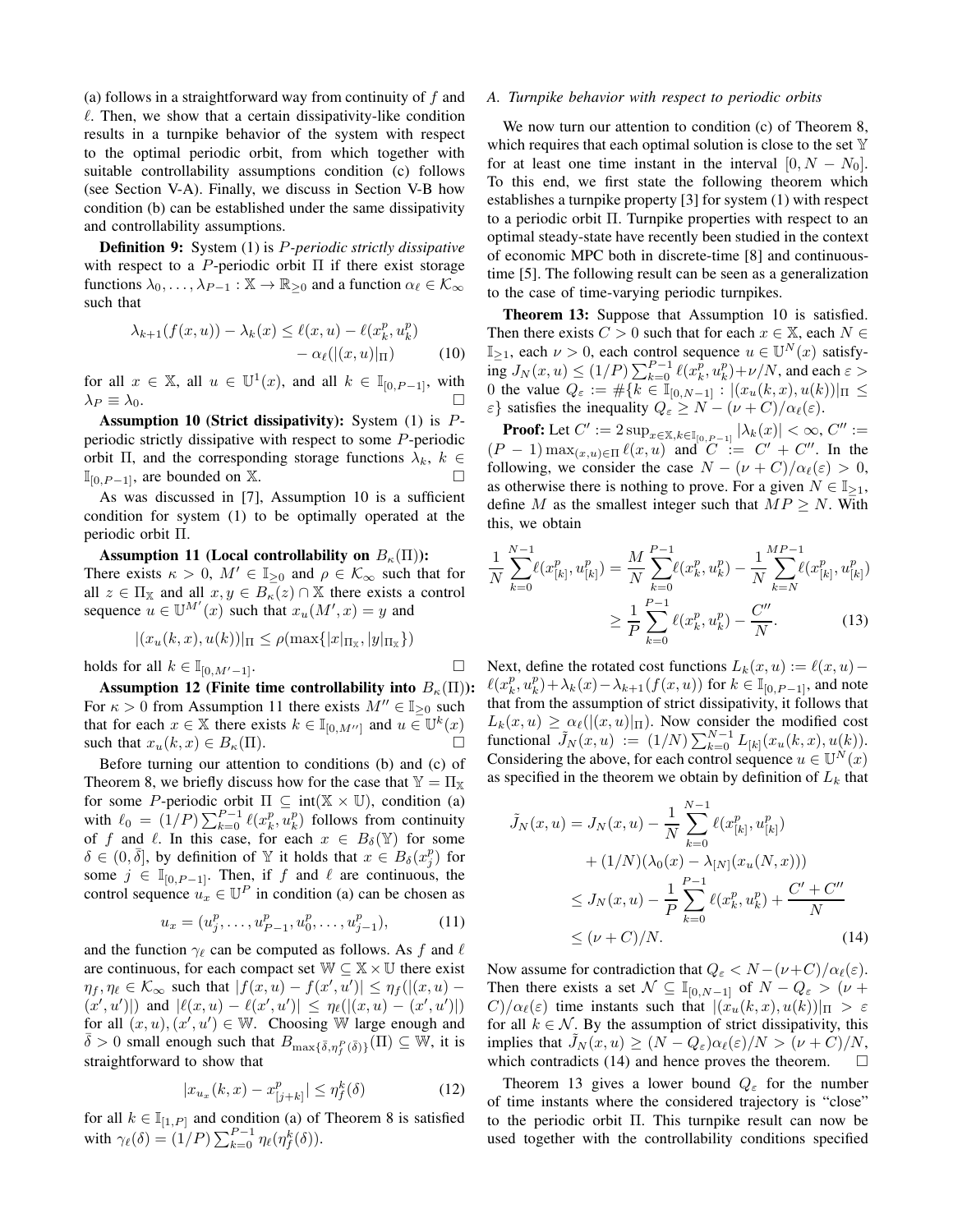by Assumptions 11 and 12 to conclude condition (c) of Theorem 8, as shown in the following.

Theorem 14: Suppose that Assumptions 10–12 hold and  $\ell$  is bounded on  $\mathbb{X} \times \mathbb{U}$ . Then condition (c) of Theorem 8 holds for  $\mathbb{Y} = \Pi_{\mathbb{X}}$ .

Proof: From Assumptions 11 and 12, it follows that for each  $x \in \mathbb{X}$  there exists a control sequence u such that the system is steered to a point on  $\Pi_{\mathbb{X}}$  in at most  $M' + M''$ steps and then stays on the periodic orbit Π for an arbitrary number of time steps. Hence for each  $N \in \mathbb{I}_{\geq 1}$  we have for some  $j \in \mathbb{I}_{[0, P-1]}$ 

$$
V_N(x) \le J_N(x, u) = \frac{1}{N} \Big( \sum_{k=0}^{N-1} \ell(x_{[k+j]}^p, u_{[k+j]}^p) + \sum_{k=0}^{\min\{N, M' + M''\}-1} \ell(x_u(k, x), u(k)) - \ell(x_{[k+j]}^p, u_{[k+j]}^p) \Big). \tag{15}
$$

Using a similar argument as in (13), it follows that  $(1/N)\sum_{k=0}^{N-1}\ell(x_{[k]}^p)$  $\sum_{[k+j]}^p, u^p_{[k]}$  $\binom{p}{[k+j]} \leq (1/P) \sum_{k=0}^{P-1} \ell(x_k^p, u_k^p) +$  $C''/N$  for all  $j \in \mathbb{I}_{[0, P-1]}$ . Furthermore, each summand in the second sum of inequality (15) can be upper bounded by  $\hat{C} := \sup_{x \in \mathbb{X}, u \in \mathbb{U}} \ell(x, u) - \min_{(x, u) \in \Pi} \ell(x, u) < \infty$ . Hence (15) yields  $V_N(x) \le (1/P) \sum_{k=0}^{P-1} \ell(x_k^p, u_k^p) + \nu/N$ with  $\nu := C'' + (M' + M'')\hat{C}$ . Now choose  $N_1 := N_0 + 1$ and define  $\sigma(N)$  arbitrary for  $N \in \mathbb{I}_{[0,N_1-1]}$  and  $\sigma(N) :=$  $\alpha_{\ell}^{-1}((\nu+C)/(N-N_0))$  for  $N \in \mathbb{I}_{\geq N_1}$ , with C as defined in the proof of Theorem 13. From the above considerations, it follows that for each  $x \in \mathbb{X}$  and each  $N \in \mathbb{I}_{\geq N_1}$ , Theorem 13 can be applied with control sequence  $u_N^*$  and  $\varepsilon = \sigma(N)$ , resulting in  $Q_{\sigma(N)} \ge N - (\nu + C)/\alpha_{\ell}(\sigma(N)) = N_0$ . This means that there are at least  $N_0$  time instants  $k \in \mathbb{I}_{[0,N-1]}$ such that  $|(x_{u_N^*}(k, x), u_N^*(k))|_{\Pi} \leq \sigma(N)$ , and hence also  $|x_{u_N^*}(k,x)|_{\Pi_{\mathbb{X}}} \leq \sigma(N)$ . As there are at least  $N_0$  such time instants k, at least one of these k must satisfy  $k \in \mathbb{I}_{[0,N-N_0]},$ i.e., condition (c) of Theorem 8 holds with  $k_x$  equal to this k and  $Y = \Pi_X$ .

Remark 15: Definition 9 is slightly stronger than the usual definition of strict dissipativity. Namely, in Definition 9 "strictness" both with respect to  $x$  and  $u$  is considered (via the function  $\alpha_{\ell}$  in (10)), while typically this is only required with respect to  $x$ . In fact, the preceding results would still hold in a similar fashion if  $\alpha_{\ell}(|(x,u)|_{\Pi})$  in (10) was replaced by  $\alpha_{\ell}(|x|_{\Pi_{\mathbb{X}}})$ . In Theorem 13, the definition of  $Q_{\varepsilon}$  would then need to be slightly changed to  $Q_{\varepsilon}$  :=  $\#\{k \in \mathbb{I}_{[0,N-1]} : |x_u(k,x)|_{\Pi_x} \leq \varepsilon\}$ , which would still be sufficient for establishing Theorem 14. On the other hand, strict dissipativity as in Definition 9 (i.e.,using  $\alpha_{\ell}(|(x,u)|_{\Pi})$ ) in (10)) will be needed for the results in Section V-B.  $\Box$ 

#### *B. Local optimal value function properties*

Next, we turn our attention to condition (b) of Theorem 8 and derive checkable sufficient conditions for it for the case where  $\Pi$  is a minimal periodic orbit of system (1). In this case, all state and control sequences satisfying  $(x_u(k, x), u(k)) \in \Pi$  for  $k \in \mathbb{I}_{[a, b]}$  with  $a, b \in \mathbb{I}_{\geq 0}$  must necessarily follow the unique P-periodic orbit specified by  $\Pi$ 

during this time interval<sup>2</sup>, i.e., there exists  $j \in \mathbb{I}_{[0,P-1]}$ such that  $x_u(k, x) = x_{[i]}^p$  $\begin{array}{lll} (k+1) & \text{and} & u(k) & = & u^p_{[k]} \\ \end{array}$  $\frac{p}{[k+j]}$  for all  $k \in \mathbb{I}_{[a,b]}$ . The following auxiliary result shows that also all state and control sequences staying in a sufficiently small neighborhood of Π during some time interval must necessarily approximately follow the unique P-periodic orbit specified by  $\Pi$  during this time interval.

**Lemma 16:** Let  $\Pi$  be a minimal *P*-periodic orbit for system  $(1)$ , and assume that the function  $f$  in  $(1)$  is continuous. Then there exists  $\bar{\varepsilon} > 0$  such that for all  $0 \leq \varepsilon < \bar{\varepsilon}$  and each state and control sequence satisfying  $(x_u(k, x), u(k)) \in$  $B_{\varepsilon}(\Pi)$  for all  $k \in \mathbb{I}_{[a,b]}$  with  $a, b \in \mathbb{I}_{\geq 0}$ , there exists  $j \in$  $\mathbb{I}_{[0, P-1]}$  such that  $(x_u(k, x), u(k)) \in B_{\varepsilon}(x_{[k, x)}^p)$  $\frac{p}{[k+j]}, u^p_{[k]}$  $_{[k+j]}^p))$  for all  $k \in \mathbb{I}_{[a,b]}$ .

The proof of Lemma 16, which is omitted in this paper due to space restrictions, proceeds by induction to show that if  $(x_u(k, x), u(k)) \in B_\varepsilon((x_{0}^p))$  $\frac{p}{[k+j]}, u^p_{[k]}$  $\binom{p}{[k+j]}$ ) for some  $j \in \mathbb{I}_{[0,P-1]}$  and some  $k \in \mathbb{I}_{[a,b-1]}$ , then from continuity of f and the fact that  $\min_{x,y\in\Pi_{\mathbb{X}}} |x-y| > 0$  it follows that also  $(x_u(k+1,x), u(k+1)) \in B_\varepsilon((x_{y}^p))$  $\frac{p}{[k+1+j]}, u^p_{[k]}$  $\frac{p}{[k+1+j]}$ )). With the help of the above, we can now prove the following result.

Theorem 17: Suppose that Assumptions 10 and 11 are satisfied for some minimal P-periodic orbit  $\Pi \subseteq \text{int}(\mathbb{X} \times$ U) of system (1) and with  $M' = iP$  for some  $i \in \mathbb{I}_{\geq 1}$ . Furthermore, assume that  $f$  and  $\ell$  are continuous and that the control sequence  $u_x$  in condition (a) of Theorem 8 is chosen according to (11). Then condition (b) of Theorem 8 is satisfied for  $\mathbb{Y} = \Pi_{\mathbb{X}}$ .

**Proof:** See appendix. 
$$
\Box
$$

Combining all the above, under the assumptions of strict dissipativity with respect to a periodic orbit Π, local controllability on a neighborhood of Π and finite time controllability into this neighborhood of  $\Pi$ , it follows that the closed-loop asymptotic average performance is near optimal, i.e., equals the average cost of the periodic orbit  $\Pi$  up to an error term which vanishes as  $N \to \infty$ . This is summarized in the following corollary.

Corollary 18: Consider the P-step MPC scheme as defined via (5) and suppose that Assumptions 10–12 are satisfied for some minimal P-periodic orbit  $\Pi \subseteq \text{int}(\mathbb{X} \times \mathbb{U})$ of system (1) and with  $M' = iP$  for some  $i \in \mathbb{I}_{\ge 1}$ . Furthermore, assume that f and  $\ell$  are continuous and  $\ell$  is bounded on  $X \times U$ . Then system (1) is optimally operated at the periodic orbit Π and there exist  $δ_1, δ_2 \in \mathcal{L}$  such that the performance estimates (6) and (7) with  $\ell_0 = (1/P) \sum_{k=0}^{P-1} \ell(x_k^p, u_k^p)$  are satisfied for the resulting closed-loop system.

#### VI. CONCLUSIONS

In this paper, we established closed-loop performance bounds for economic MPC without terminal constraints for the case where the optimal operating regime is not stationary, but periodic. While near optimal performance in general cannot be achieved for a classical receding horizon control

<sup>&</sup>lt;sup>2</sup>If  $\Pi$  is not minimal, this is not necessarily the case, but different solutions staying inside  $\Pi$  for all times might exist.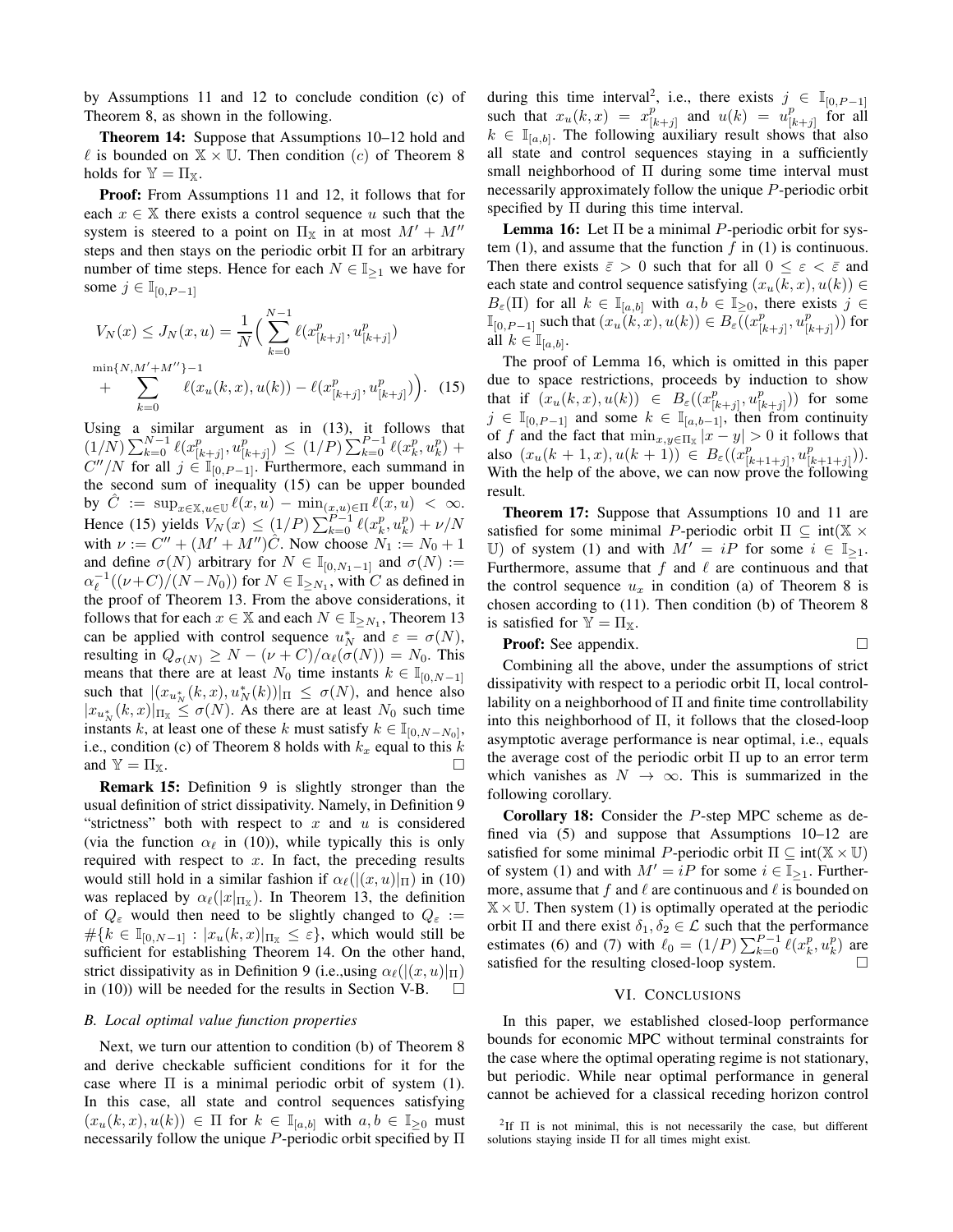scheme, this could be established using a P-step MPC scheme, with  $P$  being the period length of the optimal periodic orbit. This means that the only information about the optimal behavior of the system which is needed a priori (i.e., for implementing the economic MPC scheme) is the period length P, but the optimal periodic orbit needs not be known. We conjecture that under the given assumptions, not only performance guarantees can be established as shown in this paper, but also convergence of the resulting closed-loop system to the optimal periodic orbit. This is subject of future research.

## APPENDIX

**Proof of Theorem 8:** Choose  $\overline{N} \in \mathbb{I}_{\geq N_1}$  such that  $\sigma(\overline{N}) \leq \overline{\delta}$  holds with  $\sigma$  from condition (c) of the Theorem. Fix  $N \geq \overline{N}$  and consider an arbitrary  $x \in \mathbb{X}$  together with the corresponding optimal control sequence  $u_{N,x}^* \in \mathbb{U}^N(x)$ from condition (c). Let  $k_x$  be the time index from (c), abbreviate  $x' := x_{u_{N,x}^*}(k_x, x)$  and denote by  $u_{x'} \in \mathbb{U}^P$ the control sequence from condition (a) with  $x = x'$ . Let  $x'' := x_{u_{x'}}(P, x')$  and let  $u_{N-k_x,x''}^*$  be an optimal control sequence for the initial condition  $x = x''$  and horizon  $N - k_x$ . Using the above, we define the control sequence  $u_{N,x} \in \mathbb{U}^{N+P}(x)$  by  $u_{N,x}(k) := u_{N,x}^*(k)$  for  $k \in$  $\mathbb{I}_{[0,k_x-1]}, u_{N,x}(k) := u_{x'}(k-k_x)$  for  $k \in \mathbb{I}_{[k_x,k_x+P-1]}$  and  $u_{N,x}(k) := u_{N-k_x,x''}^*(k-k_x-P)$  for  $k \in \mathbb{I}_{[k_x+P,N+P-1]}$ . This means that  $x_{u_{N,x}}(k, x) = x_{u_{N,x}^*}(k, x)$  for  $k \in \mathbb{I}_{[0, k_x-1]}$ and  $x_{u_{N,x}}(k,x) = x_{u_{x'}}(k - k_x, x')$  for  $k \in \mathbb{I}_{[k_x, k_x + P-1]}$ . Furthermore, by condition (c) we have  $|x'|_Y \leq \sigma(N)$ , and from condition (a) it follows that

$$
\frac{1}{P} \sum_{k=k_x}^{k_x+P-1} \ell(x_{u_{N,x}}(k,x), u_{N,x}(k))
$$
\n
$$
= \frac{1}{P} \sum_{i=0}^{P-1} \ell(x_{u_{x'}}(i,x'), u_{x'}(i)) \le \ell_0 + \gamma_\ell(\sigma(N)). \tag{16}
$$

Moreover, condition (b) of the Theorem implies that for all  $K \in \mathbb{I}_{\geq N_0}$ , we have

$$
V_K(x'') = V_K(x_{u_{x'}}(P, x')) \le V_K(x') + \frac{\gamma_V(\sigma(N), N)}{K}.
$$
\n(17)

Now distinguish two cases. First, in case that  $N - k_x \geq 1$ , since  $N - k_x \in \mathbb{I}_{\geq N_0}$  by condition (c) we can use (17) with  $K = N - k_x$  to conclude that

$$
\frac{1}{N-k_x} \sum_{k=k_x+P}^{N+P-1} \ell(x_{u_{N,x}}(k,x), u_{N,x}(k))
$$
\n
$$
= J_{N-k_x}(x'', u_{N-k_x,x''}^*) = V_{N-k_x}(x'')
$$
\n
$$
\stackrel{(17)}{\leq} V_{N-k_x}(x') + \frac{\gamma_V(\sigma(N), N)}{N-k_x}.
$$
\n(18)

Setting  $k_{N,x}^i := k_x + i - 1$  in Proposition 7 for  $i \in \mathbb{I}_{[1,P]},$ we obtain

$$
J'_{N}(x) = \frac{1}{N} \sum_{k=0}^{k_{x}-1} \ell(x_{u_{N,x}^{*}}(k, x), u_{N,x}^{*}(k))
$$
  
+ 
$$
\frac{1}{N} \sum_{k=k_{x}+P}^{N+P-1} \ell(x_{u_{N,x}}(k, x), u_{N,x}(k))
$$
  

$$
\leq V_{N}(x) - \frac{N-k_{x}}{N} V_{N-k_{x}}(x')
$$
  
+ 
$$
\frac{N-k_{x}}{N} \left( V_{N-k_{x}}(x') + \frac{\gamma_{V}(\sigma(N), N)}{N-k_{x}} \right)
$$
  
= 
$$
V_{N}(x) + \gamma_{V}(\sigma(N), N)/N,
$$
 (19)

where the above inequality follows from the dynamic programming principle and (18). Hence condition (i) of Proposition 7 is satisfied with  $\delta_1(N) = \gamma_V(\sigma(N), N)$ ; note that  $\delta_1 \in \mathcal{L}$  as required due to the fact that  $\sigma \in \mathcal{L}$  and  $\gamma_V \in \overline{\mathcal{LN}}$ . Second, if  $N - k_x = 0$ , then  $J'(x) = V_N(x)$  and hence condition (i) of Proposition 7 is satisfied for arbitrary  $\delta_1(N)$ .

Finally, by (16) we have that condition (ii) of Proposition 7 is satisfied with  $\delta_2(N) = \gamma_\ell(\sigma(N))$ , which concludes the proof of Theorem 8.

Proof of Theorem 17: As discussed above, for each  $x \in B_\delta(\Pi_\mathbb{X})$  for some  $\delta \in (0, \overline{\delta}],$  by definition of  $\Pi_\mathbb{X}$  it holds that  $x \in B_\delta(x_j^p)$  for some  $j \in \mathbb{I}_{[0,P-1]}$ . Furthermore, (12) yields that  $|x_{u_x}(P, x) - x_{p}^p$  $\left| \begin{array}{c} p \\ j+P \end{array} \right| \leq \eta_f^P(\delta)$ , where  $u_x$  is the control sequence defined by (11). As  $x_{[j+P]}^p = x_j^p$ , this implies that both x and  $x_{u_x}(P, x)$  are contained in the set  $B_{\max{\{\delta,\eta_{f}^P(\delta)\}}}(x_j^p)$ . Hence a sufficient condition for condition (b) of Theorem 8 to be satisfied is that the inequality  $|V_N(x) - V_N(x')| \leq \gamma_V(\delta, N)/N$  holds for all  $N \in \mathbb{I}_{\geq N_0}$ , all  $y \in \Pi_{\mathbb{X}}$ , all  $\delta \in (0, \overline{\delta}],$  and all  $x, x' \in B_{\max{\delta, \eta_f^P(\delta) }}$  $(y)$ . This will be shown in the following.

Choose  $\bar{\delta}$  small enough such that  $B_{\max{\{\bar{\delta}, \eta_i^P(\bar{\delta})\}}}(\Pi_{\mathbb{X}}) \subseteq \mathbb{X}$ ,  $\max\{\bar{\delta},\eta^P_f(\bar{\delta})\}\leq \kappa$  and  $\rho(\max\{\bar{\delta},\eta^P_f(\bar{\delta})\})\leq \bar{\varepsilon}$  with  $\kappa$  and  $\rho$  from Assumption 11 and  $\bar{\varepsilon}$  from Lemma 16. Now consider arbitrary  $y \in \Pi_{\mathbb{X}}$  and  $x \in B_{\max\{\bar{\delta}, \eta_f^P(\bar{\delta})\}}(y)$ . For each such  $x$ , by Assumption 11 there exists a control sequence  $u$  such that the system is steered to a point on  $\Pi_{\mathbb{X}}$  in  $M'$  steps and then stays on the periodic orbit  $\Pi$  for an arbitrary number of time steps. Using the same argument as in the proof of Theorem 14, this results in the fact that for each  $N \in \mathbb{I}_{\geq 1}$ , we have  $V_N(x) \le J_N(x, u) \le (1/P) \sum_{k=0}^{P-1} \ell(x_k^p, u_k^p) + a/N$ with  $a := C'' + M'\eta_{\ell}(\rho(\max{\{\overline{\delta}, \eta_{f}^P(\delta)\}}))$  and  $C'' :=$  $(P-1) \max_{(x,u)\in\Pi} \ell(x,u)$ . Now choose  $N_0 \in \mathbb{I}_{\geq 2M'+2}$ large enough such that  $\alpha_{\ell}^{-1}((a+C)(2M'+1)/(N_0-2M'-$ 1))  $\leq$  min{ $\bar{\varepsilon}, \kappa$ } and such that  $\rho(\alpha_{\ell}^{-1}((a+C)(2M'+$  $1/(N_0 - 2M' - 1)) \leq \bar{\varepsilon}$ , with  $\bar{\varepsilon}$  from Lemma 16 and  $\kappa$  and  $\rho$  from Assumption 11. In the following, consider an arbitrary  $N \in \mathbb{I}_{\geq N_0}$ . The above inequality for  $V_N(x)$ implies that we can apply Theorem 13 with  $\nu = a$ and  $\varepsilon = \alpha_{\ell}^{-1}((a+C)(2M'+1)/(N-2M'-1))$  to conclude that  $|(x_{u_{N,x}^*(k,x),u_{N,x}^*(k))|_{\Pi} \leq \varepsilon$  for  $Q_{\varepsilon} \geq$  $N - (\nu + C)/\alpha_{\ell}(\varepsilon) = N - N/(2M' + 1) + 1 =$  $N(2M')/(2M'+1)+1$  time instants  $k \in \mathbb{I}_{[0,N-1]}$ , and thus